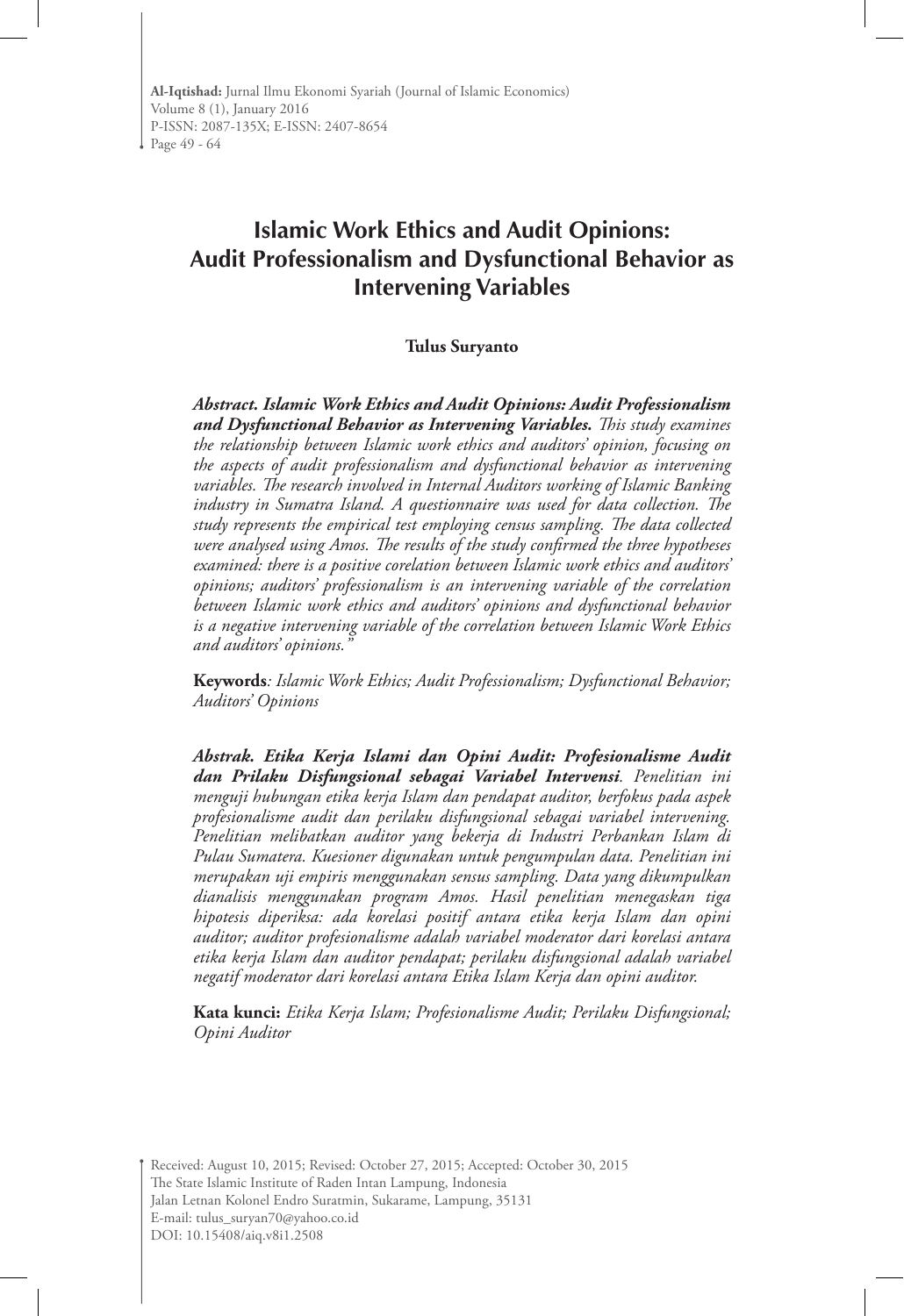# **Introduction**

In the process of making investment decisions, investors tend to invest in companies concerned with social and environmental issues (Pinnarwan in Zuhroh and Sukmawati, 2003). Based on reseach of Deegan (1997) Belkaoui (1999) and Anggraini (2006) showed that companies which reveal social information to investors will certainly gain public trust. The increase of public trust is expected to lead to the increase of the stock trading volume and stock returns in the companies. This could be considered as the driving force of investors' reactions in making investment decisions.

To attract investors, companies have to work hard in order to present reports which are free from misstatements and irregularities or fraud. According to SAS no. 99, there are four types of pressure that may lead to fraud in financial statements: *financial stability, external pressure, personal financial need,* and *financial targets.* Financial statement fraud often begins with misstatements or management-quarter earnings from financial statements considered not material; these eventually grow into massive fraud and produce misleading annual financial statements (Rezaee, 2002). Cheating on financial statements will result in misperceptions of auditors and other users of financial statements, because they do not show the actual condition of the companies. This will necessarily bring the impact of losses for businesses

One way the management of a company can prevent fraud is by focusing on the dividend policy. A company's dividend policy has important implications for many parties involved in the community, because it determines whether the profits which the company makes will be distributed to shareholders as dividends or be detained in the form of retained earnings in order to finance an investment in the future (Agus, 2001). The devidend policy is an indicator of the earning quality of the company; this has an impact on the corporate profites presented in the financial statements. The dividend policy applied by the management of the company to manage their finances will help to reduce the occurrence of fraud in earnings manipulation. Furthermore, information technology can be used to assist the company in carrying out day-to-day operations. The implementation of information technology will increase the performance of the company. This minimizes the opportunity of fraud to occur in the company. In addition to information technology, another factor that is important in the prevention of fraud is accounting report. Accounting report is an essential component of organizational accountability. The great demand of the implementation of public accountability has an implication for the way the management provides information to the public; one of which is the accounting informarion in the form of financial statements. One of the challenges of accounting reporting is whether

50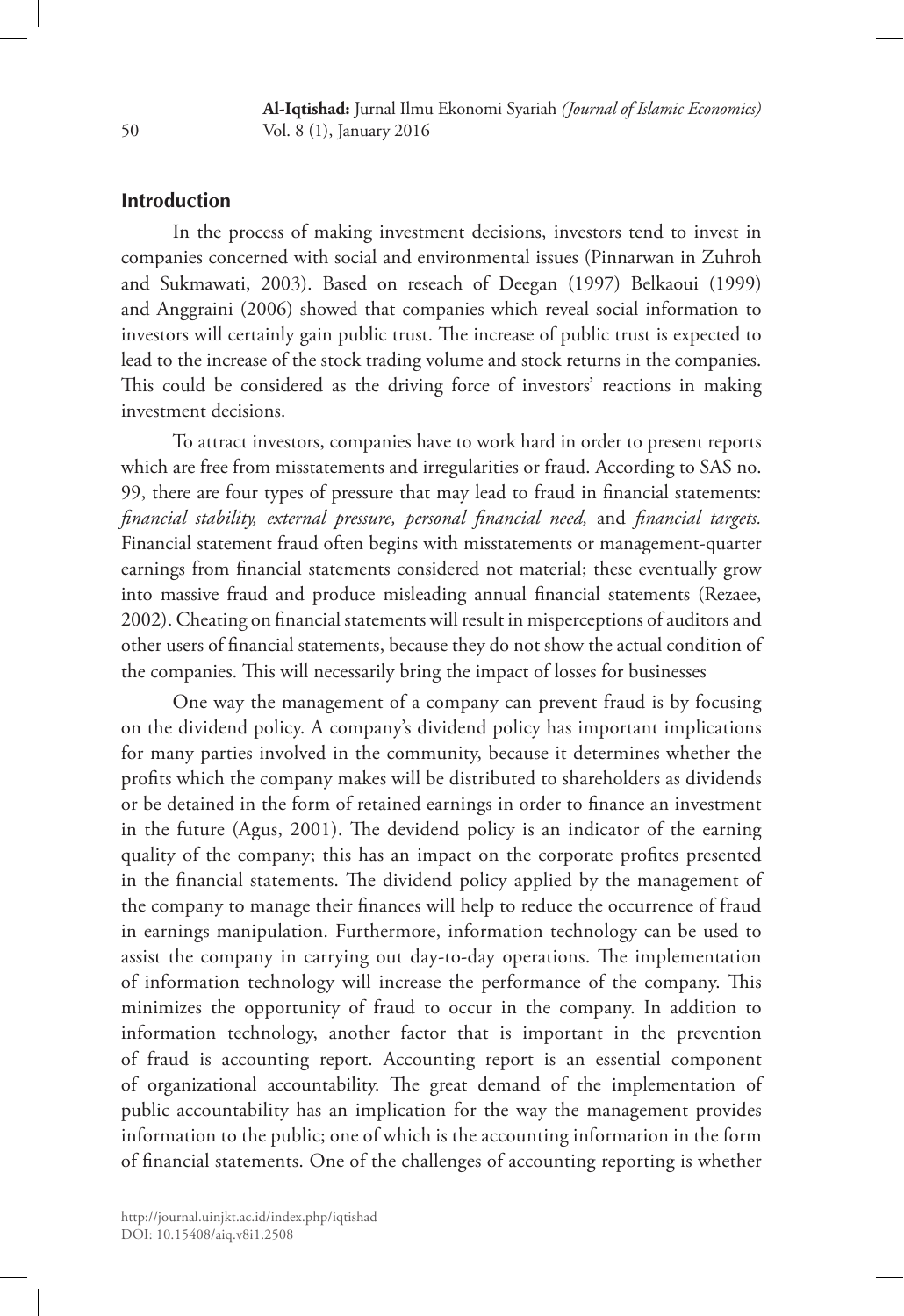it is able to provide information which can be used to monitor the management accountability, political accountability, and accountabiliy policies. One form of fraud prevention is the presentation of true accounting reporting which considers the implementation of policies, systems and procedures to assure that necessary actions have been carried out by commissioners, as well as the management and other personnels.

This study examines the effect of the dividend policy, the application of information technology, and the accounting and reporting on fraud prevention. Additionally, it investigates whether the reaction of investors, as a moderating variable, influences such variables as the dividend policy, the application of information technology, and the accounting reporting.

### **Literature Review**

This study aims to describe the correlation between attitudes and behavior of individuals, especially the auditors in carrying out the audit process. The Theory of Reasoned Action (TRA), proposed by Fishbein and Ajzen (1975), is a theory related to the attitudes and behavior of individuals in implementing grounded activities/ actions (reasoned actions). Many previous research which using TRA Model, Hansen et al (2004) examined behavior of consumers to use online shopping method by using concept of Theory of reasoned action. The research proves that the theory of reasoned action is appropriate theory to predict consumer behavior in online shopping. Other research conducted by Njite et al (2005) which examines application of Theory reasoned action in influencing consumer to use online shopping through internet services. The result supports research by Hansen et.al (2004) which proves that the Theory of reasoned action is a appropriate theory to predict human behavior.

In this case, we use Theory of Reasoned Action to explain of auditor behavior. An auditor is required to be professional and to obey audit ethics in implementing the audit process. TRA is able to explain the attitudes of auditors in the audit process, whether they do their job professionally or there is an element of dysfunctional behavior.

One way of realizing public accounting professional conduct is the implementation of professional ethics established by *Ikatan Akuntan Indonesia* (IAI), namely the Code of Ethics of Indonesian Accountants. Ethics can be defined as a set of moral principles or values (Elder et al., 2011). Regarding to ethics, a profession should have a high moral commitment that is manifested in a special regulation. This rule guides the way the profession is run or carried out, commonly referred to as ethics code. Code of ethics is created with the aim to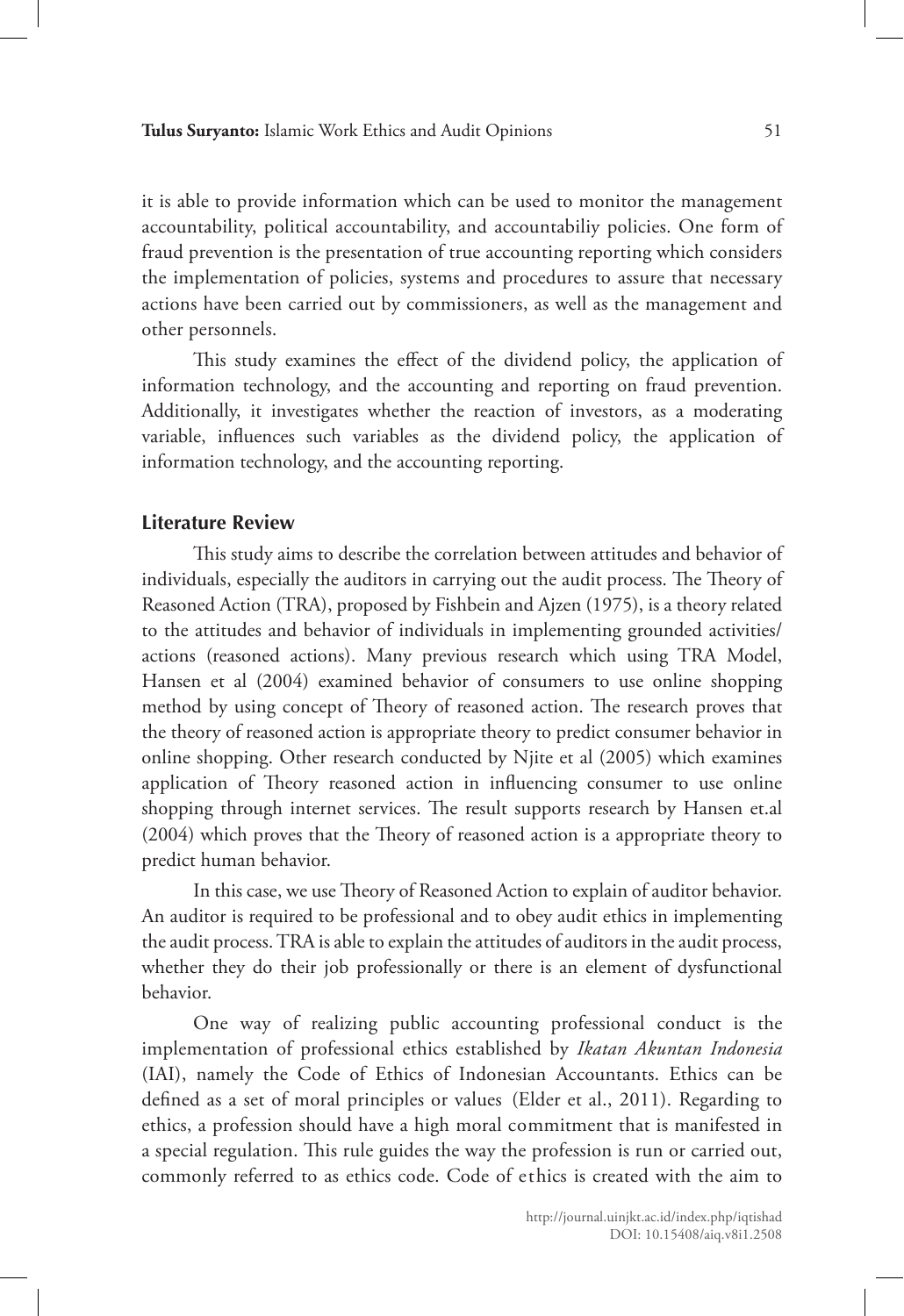set standards of behavior for accountants, especially CPAs. Code of professional conduct is based on the following reasons: *first,* the need for public confidence in the quality of services rendered; *Second,* people cannot be expected to assess the quality of services rendered by the profession; *Third,* increased competition among members of the profession.

The Indonesian Accountants ethical code is a code of conduct that consists of: *First,* the general provisions in the code of ethics of public accountants which have strength in terms of the emphasis on positive activities to produce high quality work. Minimum standards of behaviour should exist in the profession; *Second,* specific rules containing detailed explanations, which guide the implementation of the minimum standards of conduct and performance. This will assist in understanding the ethical code, which should be interpreted as a maximum standard rather than as a minimum one. In the perspective of Islam, work ethics can be interpreted as ethics which include the values of the Qur'an. A number of key parameters have been established for the Islamic ethical system. The parameters are as follows (Muhammad, 2004): *first,* various actions or decisions referring to the ethics depend on individuals' intentions. Allah the almighty knows the intentions fully and completely; *Second*, good intentions followed by good actions will be counted as worship. Kosher intentions cannot change the actions to either be halal or haram; *Third,* Islam gives freedom to individuals to believe and act upon any desire, but not in terms of responsibility and justice; *Fourth*, believing in Allah gives individuals complete freedom from anything or anyone except Allah; *Fifth,* decisions that benefit the majority or the minority are not directly ethical in itself; *Sixth,* Islam uses an open approach to ethics, not a closed system. Selfishness has no place in Islam; *Seven,* ethical decisions should be based on an understanding of the Qur'an and the universe; *Eight*, unlike other ethical systems which are used by other religions, Islam encourages mankind to carry out Tazkiyah through active participation in life. By behaving ethically in life, muslims must be able to prove his obedience to God.

An audit opinion is given by an auditor on the presentation of financial statements of the company where the auditor conducts the audit. The audit opinion is reflected by the opinion paragraph included in the audit report section. Therefore, the audit opinion is an integral part of the audit report. The audit report informs the users of information about what the auditor and the conclusions obtained. "Statements of the auditor's opinion must be based on an audit carried out by auditing standards and findings." (SA Section 508, IAPI, 2011). There are five types of opinion statements that may be given by a public accountant auditing financial statements, as described in section 508, SPAP (2011): an unqualified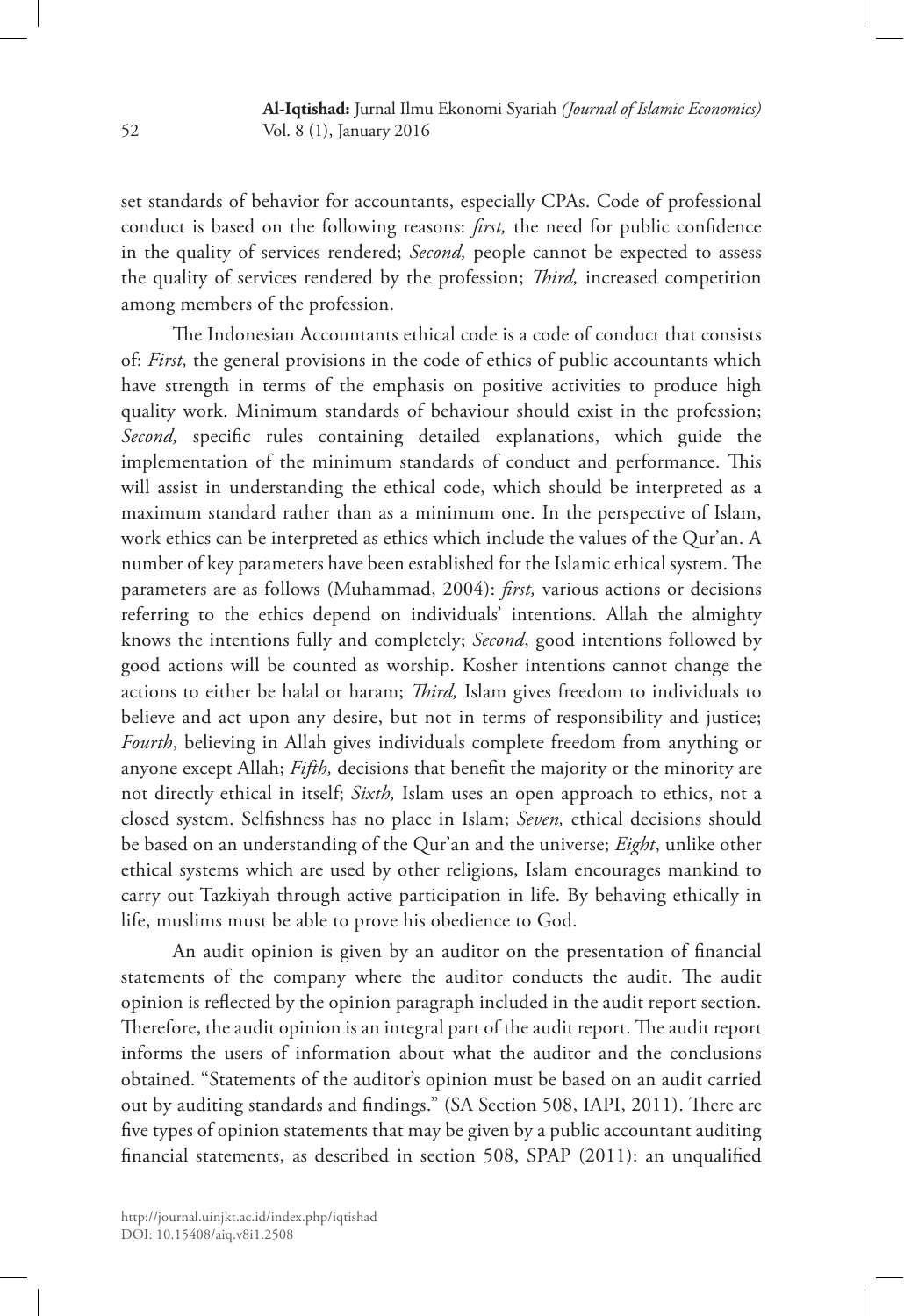opinion, an unqualified opinion with an explanatory language, a qualifying opinion, an unreasonable opinion, and the statements do not contain opinions. A basic aspect that must be considered by an auditor is ethics in the profession. The implementation of professional works cannot be separated from ethics because professional behavior is necessary for all professions requiring the trust of the public. The American Heritage Directory (in Gusti and Ali, 2008) defines ethics as a set of rules or standards determining the behavior of members of a profession. With a high ethical awareness, an auditor can carry out their duties professionally in accordance with the code of ethics and auditing standards, so that the results of audits will be more indicative of the actual situation in the provision of audit opinion. Someone who obeys the work ethics of Islam will have a commitment to the profession. The work ethics of Islam teach that a work is a virtue, making a person become a person responsible for the profession and do his/her job with honesty and sincerity. Panemon (in Aji & Sabeni, 2003) states that the commitment to the profession can be produced from the process of acculturation and assimilation at the time when individuals enter the profession, also when the individuals choose to stay in the profession. Further, he proposes that the ethical behavior of auditors is associated with the auditors' high commitment to the profession. In the case of practicing a profession, individuals' accountability is not only related to leadership, but also to their relationship with God. This is because human beings are considered as God's servants who should realize the socioeconomic justice in the world and the hereafter (Burhanuddin, 1996 in Aji and Sabeni, 2003). Suraida's (2005) study indicates that ethical factors have a positive influence on the precision of the provision of auditors' opinions. The results of the study could be used as a reference suggesting that ethics also affect the accuracy of auditors' opinions. Based on these descriptions, the proposed hypotheses are as follows:

H1: There is a influence between Islamic Work Ethics to the precision of auditors' opinions.

Simply put, professionalism means that an auditor shall carry out his/ her tasks with seriousness and rigor. As a professional, the auditor should avoid negligence and dishonesty. Arens et al. (in Noveria, 2006) defines professionalism as an individual's responsibility to behave better than just complying with laws and regulations existing in the society. Professionalism is also an element of motivation that contributes to an individual's high job performance (Guntur et al., in Ifada & M. Jafar, 2005). Determining the level of opinions of financial statements is not easy. Many factors influence auditors' considerations in determining their opinions, including the professionalism of the auditors. The more professional an auditor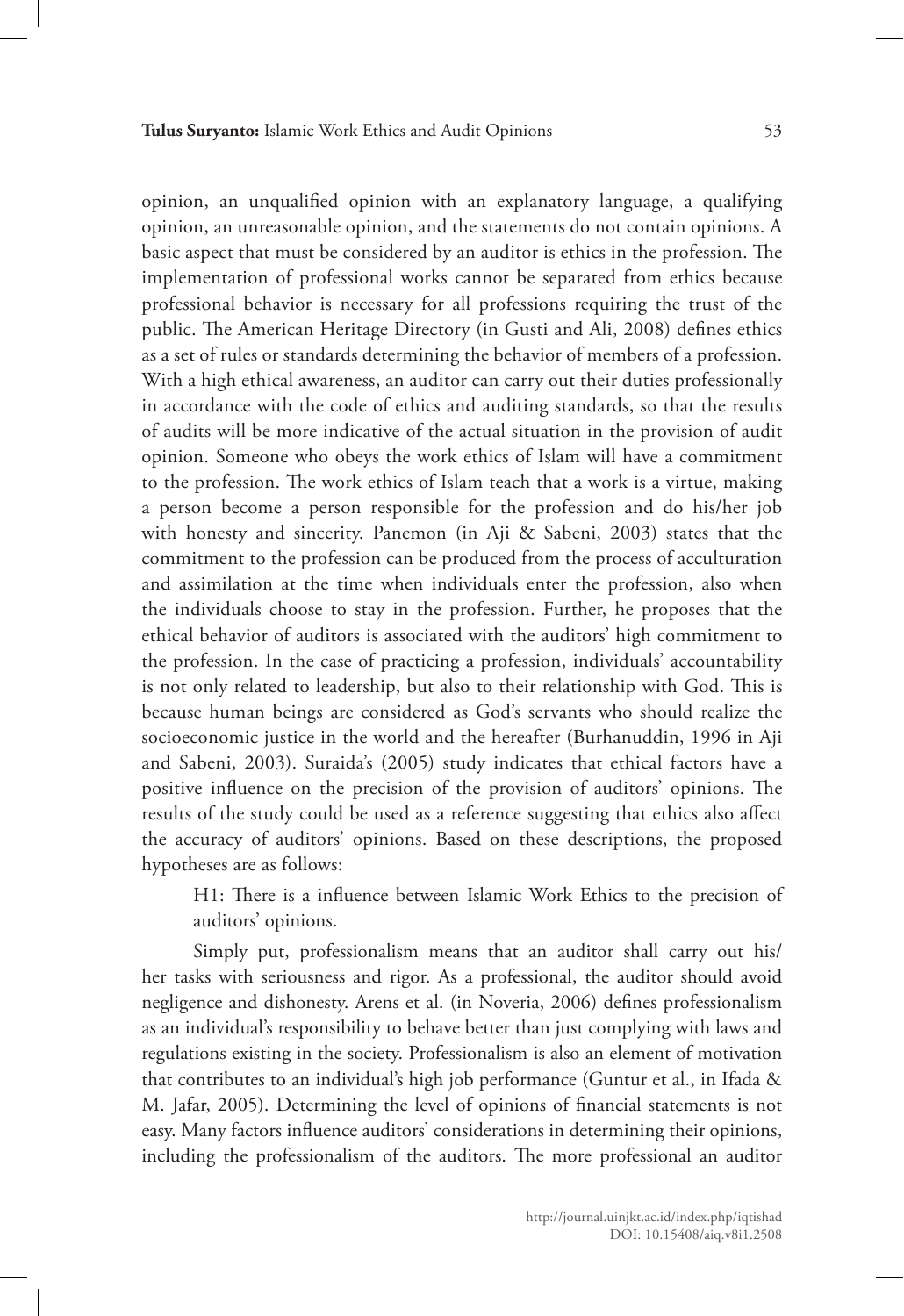is, the better their considerations and professional ethics are, particularly with the implementation of the Islamic work ethics in the executions of tasks; internal auditors will not commit fraud in determining the level of materiality. Herawaty and Susanto (2008) examined the professionalism and knowledge of public accountants in the detection of errors, professional ethics and materiality level considerations. The results indicate that professionalism has positive regression coefficient (0.231); therefore, it is significant.

The Islamic work ethics guiding an auditor is expected to increase his/her level of professionalism in the audit process; thus, the auditor can produce reasonable opinions without cheating and manipulation. In this case, the developed hypothesis is as follows:

H2: The effects of Islamic Work Ethics on audit opinions are mediated by the professionalism of auditors

Auditors' work in generating opinions will not be successful if it is not accompanied by the auditors' behaviours that support the audit process. According to Jaworski and Young (1992), the dysfunctional behavior can be defined as 'an act in which an attempt is made less than the maximum by manipulating elements of the control system with the desired destination'. The Islamic work ethics will help to produce a reasonable audit opinion if it is not influenced by the dysfunctional behaviour of auditors. The research of Soobaroyen (2006) suggests that the dysfuntional behavior has a negative direct effect on the performance of auditors, and thus, on the results of the process. The hypothesis is formulated as follows:

H3: The Islamic work ethics will help to produce a reasonable audit opinion if it is not influenced by the dysfunctional behavior of auditors.

### **Methods**

The population in this study is the Islamic banking industry Sumatra, Indonesia. The participants were internal auditors whose religion is Islam and working in Islamic banks. It is assumed that Muslim auditors better understand their religion and practice it in their work environments. Additionally, the auditors must have a minimum term of one year, with a consideration that the auditors have the time and experience to adapt to their work settings, and self-assess the work settings so as to identify and determine appropriate responses to questions in the questionnaire related to the variables of the study.

In this research, we use of census sampling method for primary data collection by means questioner distribution, tabulation and presentation respondents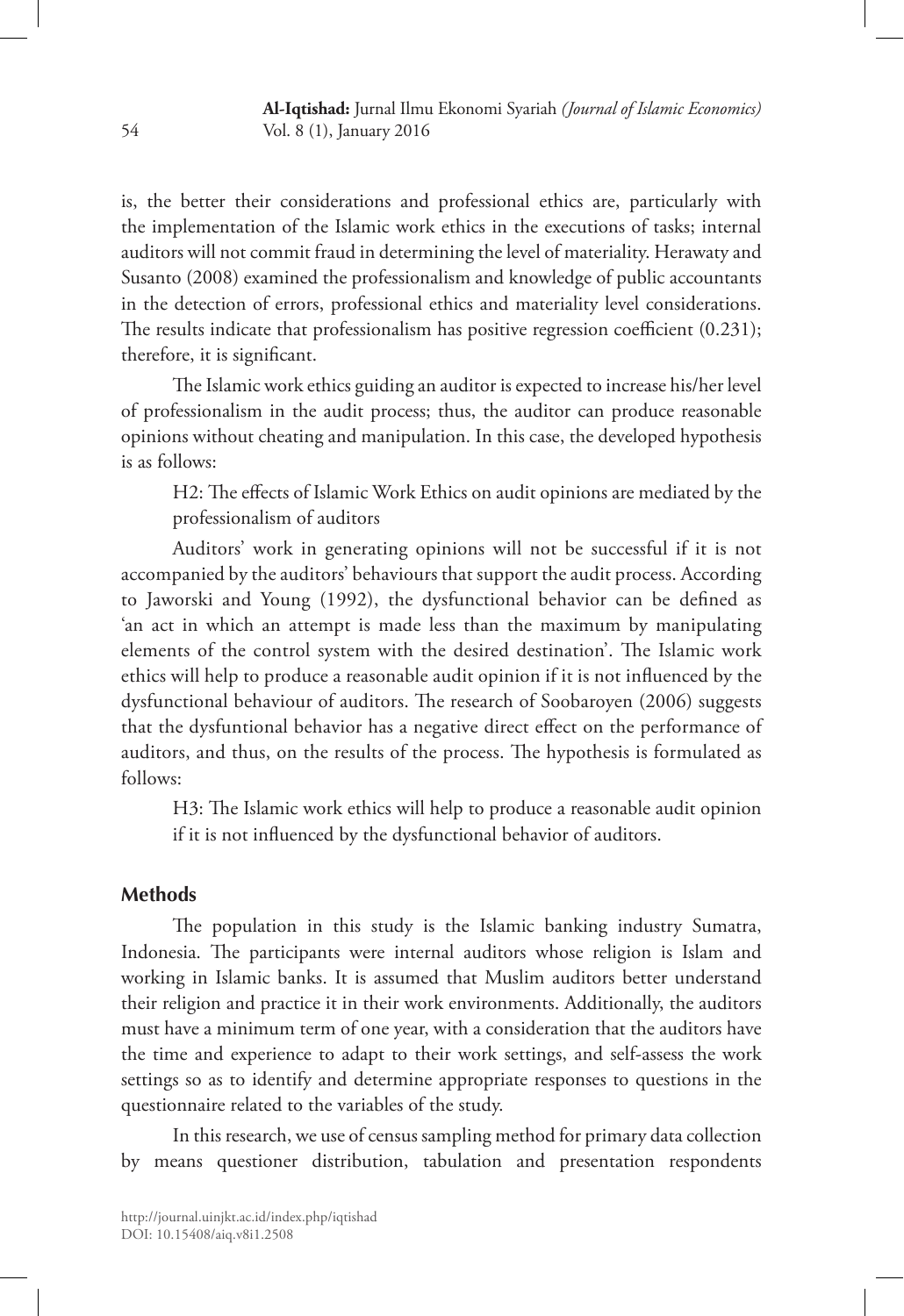characteristic. Tabulation of the satisfactory results of data quality test use reliability test and validity test.

Reability test by means of value of Cronbac's Alpha as well as validity test by means of bivariate Pearson correlation between constructs for accomplishing meaningful empirical research on the subject (Ballen, in Ghozali, 2005). The hypothesis test use Amos ver 20.

#### **Results and Discussion**

This study employed a questionnaire as a research instrument for collecting primary data from the participants. The primary data refer to the respondents' responses. The questionnaire was distributed to the respondents by visiting them directly or by sending the questionnaire by mail to the respondents, particularly those outside the area of Bandar Lampung Province.

| Information                                        | <b>Total</b> | Percentage $(\% )$ |
|----------------------------------------------------|--------------|--------------------|
| Gander                                             |              |                    |
| Male                                               | 44           | 77,19              |
| Female                                             | 13           | 22,81              |
| The number of questionnaires that can be processed | 57           | 100                |
| Age                                                |              |                    |
| $\leq 40$ years old                                | 10           | 17.54              |
| Aged> 40 years                                     | 47           | 82,46              |
| The number of questionnaires that can be processed | 57           | 100                |
|                                                    |              |                    |

Table 1. The Characteristics of Respondents

Source: primary data were processed, 2014

Questionnaires were distributed to Islamic banking offices in Bandar Lampung, ranging from 1 to 15 questionnaires. They were specifically tailored to meet the demands of the banks. The number of questionnaires sent by mail to several Islamic banking offices outside Bandar Lampung province was 10. A hundred and twenty two participants filled out the questionnaires; sixty six respondents returned them. In light of the above fact of low response rate has implication for the integrity of the sample. The characteristics of the respondents were obtained from data collected using the questionnaires (Table 1).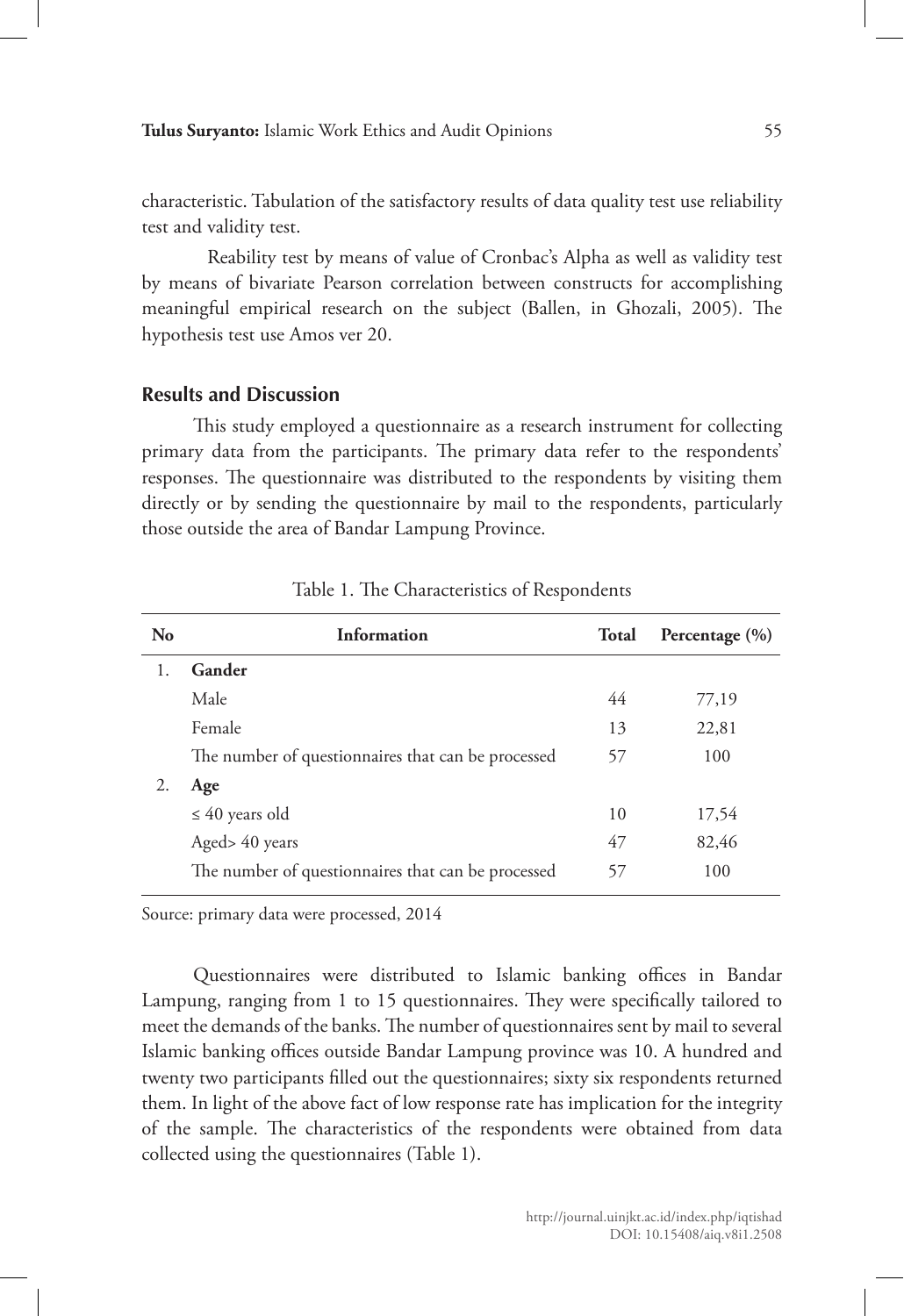| No            | <b>Variable</b>          | Cronbach Alpha value | Information |
|---------------|--------------------------|----------------------|-------------|
|               | Islamic Work Ethics      | 0,773                | Reliable    |
| $\mathcal{D}$ | Professionalism in Audit | 0,683                | Reliable    |
| 3             | dysfunctional Behavior   | 0,622                | Reliable    |
| 4             | Audit opinion            | 0,889                | Reliable    |

Table 2. Reliability Test Results

Source: Primary data processed in 2014

The data quality test includes reliability and validity tests. The reliability test was conducted with the Cronbach alpha test using SPSS. A construct is said to be reliable if it provides the value of Cronbach alpha > 0.60 (Nunnaly, in Ghozali, 2004). The results of the reliability test are presented in Table 2.

The validity test was performed by examining the bivariate correlation (Pearson correlation) between the respective indicator scores and the total score of constructs. An indicator of the question is considered valid if the correlation between each indicator show significant results. The results of the validity test are presented in Table 3.

| No             | Variable                 | Range of<br>correlation | Significant | Information |
|----------------|--------------------------|-------------------------|-------------|-------------|
|                | Islamic Work Ethics      | $0.16 - 0.74***$        | 0,01        | Valid       |
| $\mathfrak{D}$ | Professionalism in Audit | $0.03 - 0.76$ **        | 0.01        | Valid       |
| 3              | Dysfunctional Behavior   | $0.12 - 0.57**$         | 0.01        | Valid       |
|                | Audit opinion            | $0.58 - 0.82$ **        | 0.01        | Valid       |

Table 3. Validity Test Result

Source: Primary data processed in 2014.

Note: \*\* means the significance of the correlation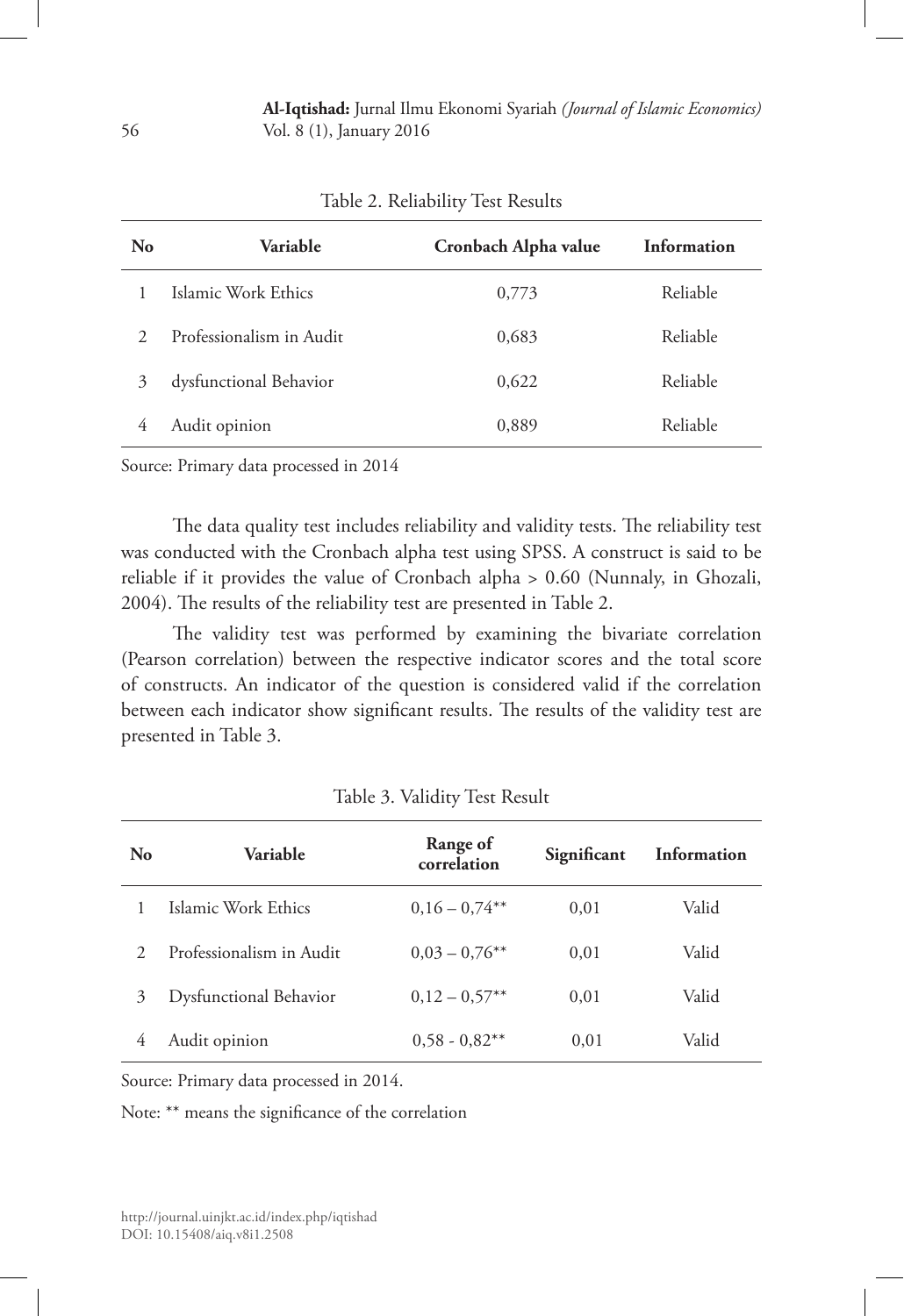After being tested for normality and outliers using Amos, the data can be submitted for filing the hypotheses. The comparison of models, built by the cut of goodness of fit indices, is set (Table 4).

| Goodness of fit index | <b>Cut off Value</b> | <b>Result Model</b> | Information |
|-----------------------|----------------------|---------------------|-------------|
| Chi-Square            |                      | 72.886              | Fit         |
| Probability           | $\geq 0.05$          | 0.052               | Fit         |
| <b>CMIN/DF</b>        | $\leq 2.00$          | 1.181               | Fit         |
| <b>GFI</b>            | $\geq 0.90$          | 0.910               | Fit         |
| AGFI                  | $\geq 0.90$          | 0.935               | Fit         |
| TLI                   | $\geq 0.95$          | 0.985               | Fit         |
| <b>CFI</b>            | $\geq 0.90$          | 0.933               | Fit         |
| <b>RMSEA</b>          | $\leq 0.08$          | 0.074               | Fit         |

Table 4. Goodness Of Fit

In light of contents of Table 4, the Goodness Of Fit Indicies show acceptable fit. The testing of the hypotheses can be examined from the magnitude and probability of Critical Ratio and the output regression weight (Table 5).

The first hypothesis (H1) is that there is a influence between the Islamic work ethics to the precision of auditors in giving opinions. The test results of the estimation parameters (standardized regression weight) between Islamic work ethics to the precision of auditors in giving opinions showed there are positive effect amount of 1231, with the value of the critical ratio (CR) of 3.359 and p-value of 0. The CR value is way above the critical value of  $\pm$  1.96 significance level of 0 (ie. significant), that p is under significant value of 0:05. It means there is a influence between the Islamic work ethics to the precision of auditors in giving opinions. Therefore, the first hypothesis can be accepted.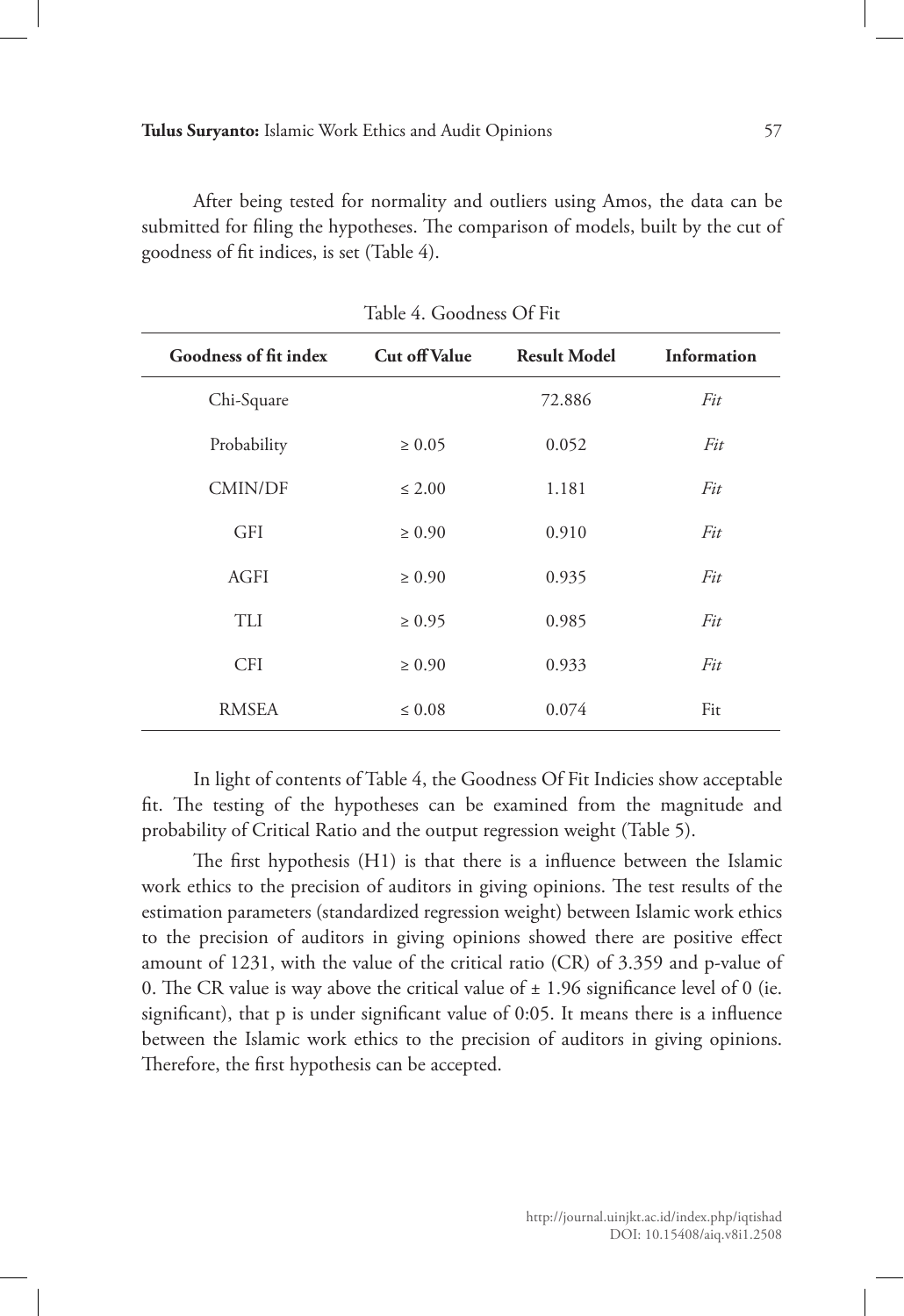|                  |              |                   | Standardized<br>regression<br>weight | Standardized<br>Estimate | Critical<br>Ratio<br>(CR) | $\mathbf{P}\text{-}$<br>value | Label |
|------------------|--------------|-------------------|--------------------------------------|--------------------------|---------------------------|-------------------------------|-------|
| $\mathsf{PA}$    | $\leftarrow$ | EI                | 0,983                                | 0,145                    | 5,213                     | $\boldsymbol{0}$              | par-4 |
| $\rm DB$         | $\leftarrow$ | $\mathop{\rm EI}$ | 0,935                                | 0,23                     | 3,216                     | 0,027                         | par-2 |
| ${\rm D}{\rm B}$ | $\leftarrow$ | $\mathbf{PA}$     | 0,005                                | 0,393                    | 2,074                     | 0,881                         | par-7 |
| $\mathsf{OA}$    | $\leftarrow$ | $\mathop{\rm EI}$ | 1,231                                | 1,339                    | 3,359                     | 0,646                         | par-3 |
| $\mathsf{OA}$    | $\leftarrow$ | $\mathbf{PA}$     | 0,792                                | 0,453                    | 2,113                     | 0,267                         | par-5 |
| $\mathsf{OA}$    | $\leftarrow$ | ${\rm DB}$        | 1,466                                | 1,318                    | 0,721                     | 0,5 02                        | par-6 |
| x5               | $\leftarrow$ | $\mathop{\rm EI}$ | $\,1$                                |                          |                           |                               |       |
| x2               | $\leftarrow$ | $\mathop{\rm EI}$ | $\,1$                                |                          |                           |                               |       |
| x7               | $\leftarrow$ | $\mathbf{PA}$     | $\,1$                                |                          |                           |                               |       |
| $\mathbf{x8}$    | $\leftarrow$ | $\mathbf{PA}$     | $\,1$                                |                          |                           |                               |       |
| x9               | $\leftarrow$ | $\mathbf{PA}$     | $\,1$                                |                          |                           |                               |       |
| x15              | $\leftarrow$ | $\mathsf{OA}$     | $\,1$                                |                          |                           |                               |       |
| x19              | $\leftarrow$ | $\mathsf{OA}$     | 1,007                                | 0,127                    | 7,899                     | $\boldsymbol{0}$              | par-1 |
| x22              | $\leftarrow$ | $\mathrm{OA}$     | $\,1$                                |                          |                           |                               |       |
| x14              | $\leftarrow$ | PA                | $\,1$                                |                          |                           |                               |       |
| x12              | $\leftarrow$ | $\mathbf{PA}$     | $\,1$                                |                          |                           |                               |       |
| $\ge 10$         | $\leftarrow$ | $\mathbf{PA}$     | $\,1$                                |                          |                           |                               |       |

Table 5. Full Model Regression Weights

Source: Data processed, 2014

EI = Islamic Work Ethics

PO = Professionalism Audit

DB = Dysfunctional Behavior

OA = Audit Opinion

http://journal.uinjkt.ac.id/index.php/iqtishad DOI: 10.15408/aiq.v8i1.2508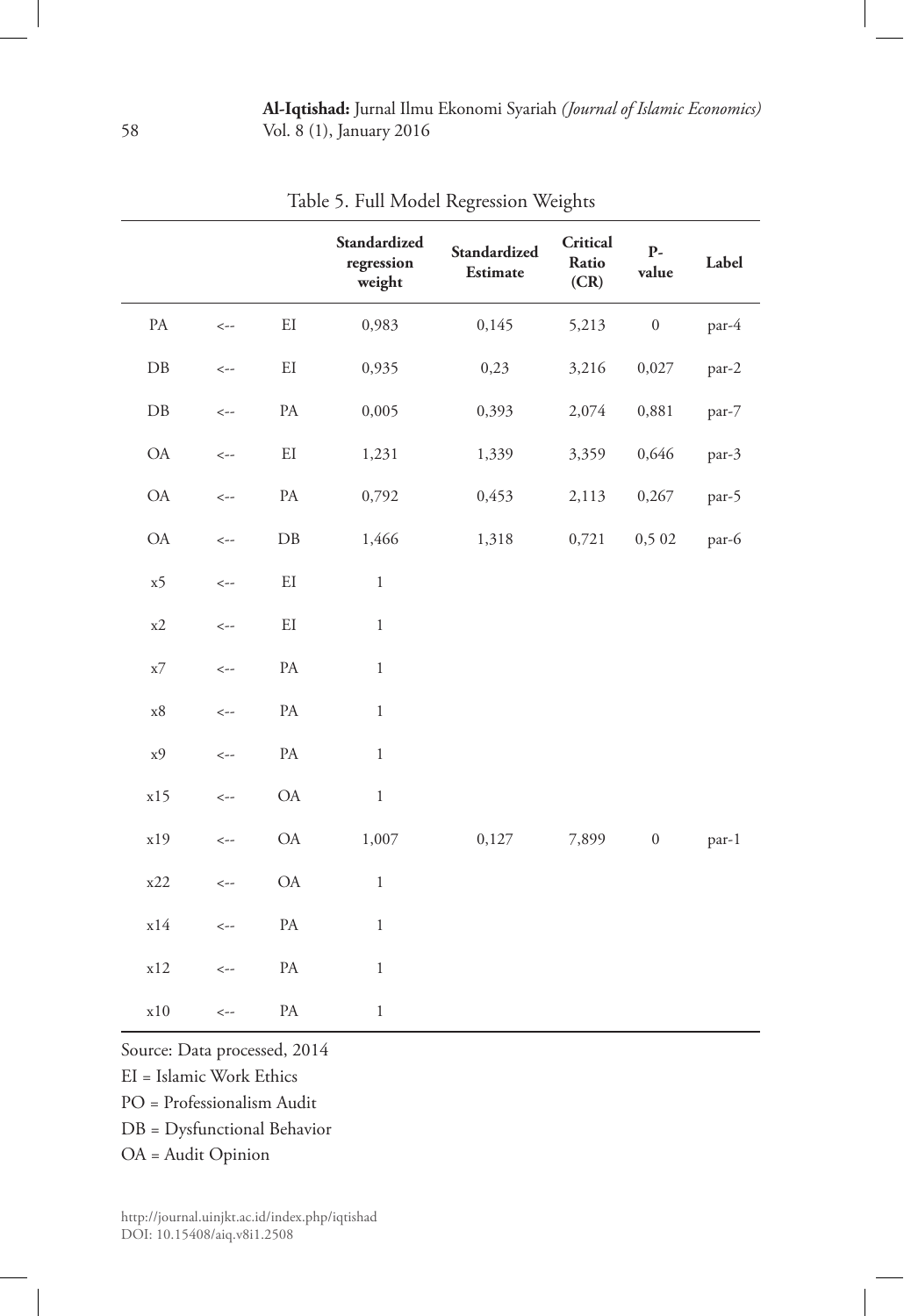The results of this study are consistent with Kusuma's (2012) research which suggests that the professional ethics have a significant positive effect on the level of materiality considerations of public accountants in providing an opinion. Furthermore, the results also highlight the study conducted by Sukmawati (2014) which indicates that professional ethics is related to audit opinions. Every public accountant is expected to hold the firm professional ethics which has been established by the Indonesian Institute of Certified Public Accountants, so that unfair competitions can be avoided. Similarly, the Islamic work ethics will make internal auditors understand Islamic banking norms; thus, they will be more committed to the profession. Ethics is important for the accounting profession as it is a provider of information for business decision-making processes. By upholding the professional ethics, it is expected that cheating does not occur among auditors. Thus, the auditors' opinions are in accordance with financial statements presented.

Hypothesis 2 is that the effects of Islamic Work Ethics on audit opinions are mediated by the professionalism of auditors. For hypothesis 2, we use standardized direct effect to analyse the second hypothesis

|    | EI    | PA    | DB    | <b>OA</b> |
|----|-------|-------|-------|-----------|
| PA | 0,983 | U     | O     | 0         |
| DB | 0,935 | 0,005 | 0     | $\theta$  |
| ОA | 1,231 | 0,793 | 1,466 |           |

Table. 6. Standardized Direct Effect

The direct effect is the loading factor or lambda value of each indicator that form latent variables; they were analyzed (Agusty, 2001). To determine the effect, the constructs of the work ethics of Islam (EI) was closely examined through intermediate variables of professionalism audits (PA) to the audit opinion (OA).

Table. 7. The indirect influence of Islamic Work Ethics through intermediate variables of Professionalism Audit to the Opinion Audit

| Lane     | The direct effect<br>EI-PA | The direct effect<br><b>PA-OA</b> | The indirect effect EI-PA-OA |
|----------|----------------------------|-----------------------------------|------------------------------|
|          |                            | В                                 | (a X b)                      |
| EI-PA-OA | 0.983                      | 0.793                             | 0.779                        |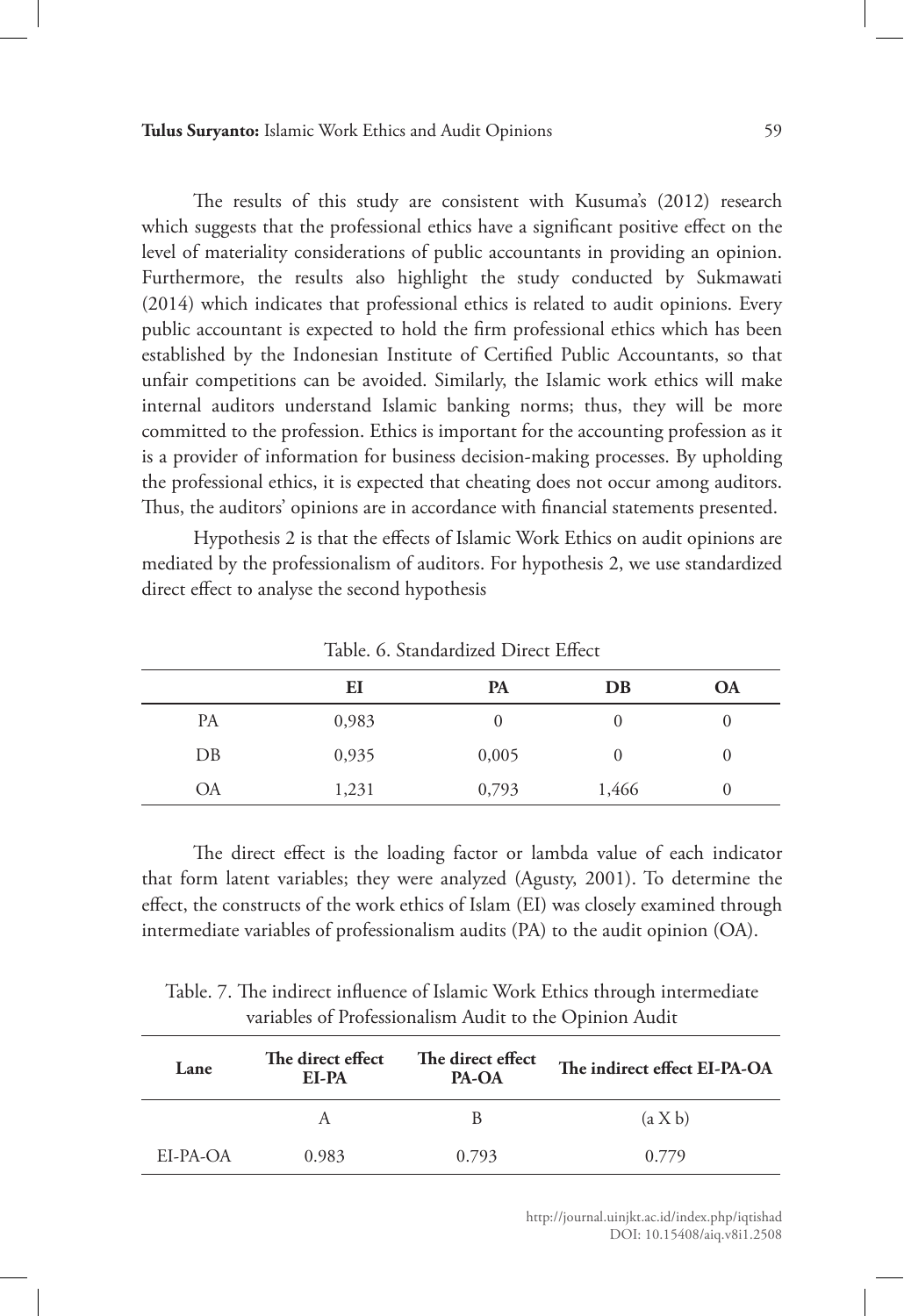**Al-Iqtishad:** Jurnal Ilmu Ekonomi Syariah *(Journal of Islamic Economics)* Vol. 8 (1), January 2016

The indirect influence of Islamic work ethics to professional audit and audit opinion is 0.779. That implies that audit professionalism is proven to mediate Islamic work ethics and audit opinion. Therefore, hypothesis two, that Islamic work ethics and audit opinion are mediated by professionalism, can be accepted. An auditor is expected to uphold the Professional Ethics which has been established by the Indonesian Institute of Certified Public Accountants, so that unfair competitions can be avoided. Ethics is important for the profession because it provides information for business decision-making process. Internal auditors of Islamic banking should uphold Islamic work ethics, so that their level of professionalism will be higher. This will prevent fraud, as the auditors' opinions are in accordance with financial statements presented by the company. Internal auditors of Islamic banking that really understand and apply the work ethics of Islam will be easier to commit to the organization. This could improve the professional level so as to produce a good performance. The results of this study are consistent with the results of research conducted by Herath and Susanto (2009), which provides evidence that Professional Ethics has a positive effect on provision of audit opinion. This study also supports research conducted by Wahyudi et al. (2014) which proves that professional audit is one decisive factor in the provision of audit opinion.

Hypothesis three is the influence of Islamic work ethics toward audit opinion is negatively mediated by dysfunctional behavior. For hypothesis three a model that connects the indirect effect constructs the work ethic of Islam (EI) through intermediate variables dysfunctional behavior (DB) of the Opinion Audit (OA) has been developed.

| Lane     | The direct<br>effect EI-DB | The direct effect<br>DB-OA | The indirect effect<br>EI-DB-OA |
|----------|----------------------------|----------------------------|---------------------------------|
|          | А                          | B                          | (a X b)                         |
| EI-DB-OA | 0.935                      | 1.466                      | 1.370                           |

Table. 8. Work Ethics indirect influence of Islam through intermediate variables Dysfunctional Behavior of the Opinion Audit

The indirect influence of Islamic work ethics toward audit opinion through Dysfunctional behavior is amounted to 1.370. That implies that dysfunctional behavior is proven to negatively mediate Islamic work ethics and audit opinion.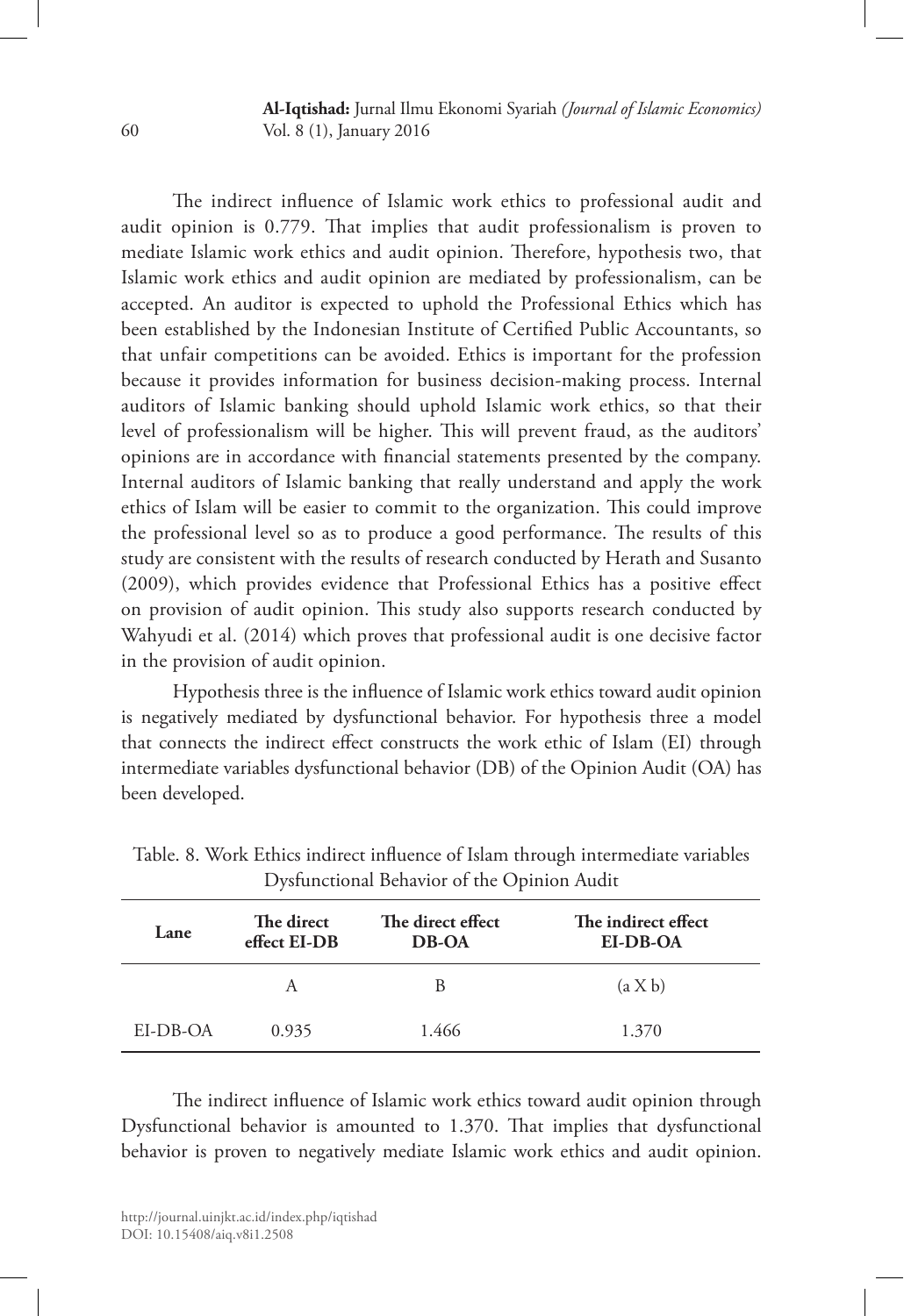Therefore, hypothesis three can be accepted. The audit process will not be succesful in generating opinion if it is not accompanied by auditors' behaviour which supports the process. According to Jaworski and Young (1992), dysfunctional behavior can be defined as "an act in which an attempt is made less than the maximum by manipulating elements of the control system with the desired destination". Islamic work ethics, accompanied with dysfuntional behavior, will certainly have a negative impact on audit work processes. Because of this, auditors' opinions could become incompatible with real situations happening in the companies they audit. To sum up, the relationship of the Islamic work ethics and audit opinions will not be effective if it is influenced by dysfunctional attitudes. This is consistent with research done by Soobaroyen (2004) and Wiyantoro (2006) which suggest that dysfuntional behavior has a direct negative effect on the performance and the outcome of the audit process.

There are several recommendations according these results, such as: *First,* auditors need to increase knowledge that can support their consideration in determining opinions on financial statements; *Second,* collegial relationship needs to be improved to help auditors establish good communication, so that there are no different perceptions among the auditors; *Third,* in performing their duties, auditors must comply with the Professional Ethics which has been set by professional organizations, so they do not act based on their personal preferences; *Fourth,* the development of research instruments should be adjusted to the conditions and environments of the objects to be examined;

## **Conclusion**

There is a positive coorelation between the work ethics of Islam with auditors' precision in giving opinions. The results of this study are consistent with research conducted by Kusuma (2012) and Sukmawati (2014), which suggests that professional ethics is closely related to audit opinions. Ethics is important in the accounting profession because it provides information for business decision-making processes. By upholding the work ethics of Islam, it is expected that cheating does not occur among auditors of Islamic banking, so that the auditors' opinions are inaccordance with the financial statements presented.

Professional audit is proven to mediate Islamic work ethics and audit opinion. The results of this study are consistent with the results of research conducted by Herath and Susanto (2009); it also supports the research of Wahyudi et al. (2014) which suggests that professional audit is one decisive factor in the provision of audit opinion. By upholding the work ethics of Islam, auditors' level of professionalism will be higher, as more professional audits will prevent fraud among internal auditors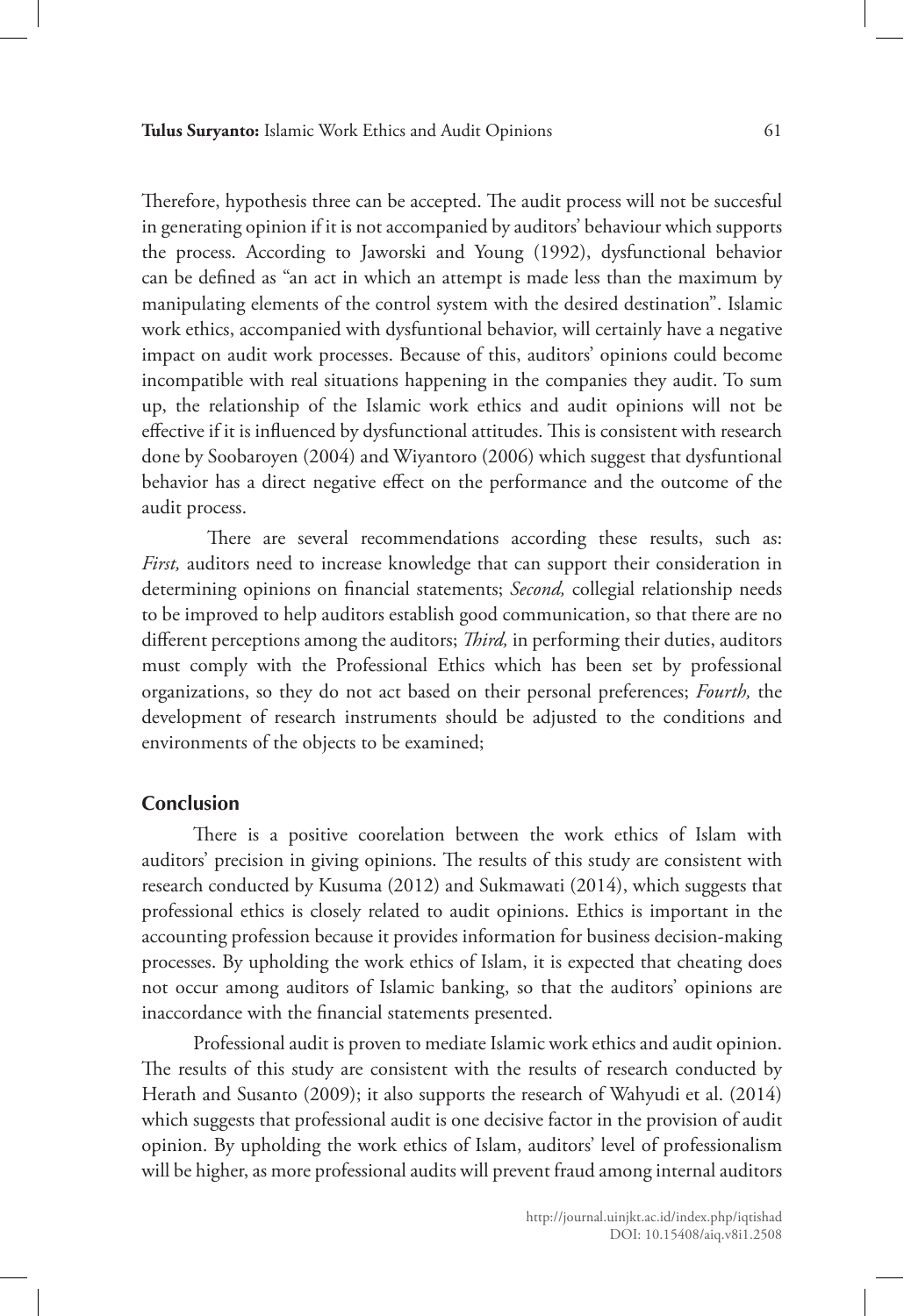of Islamic banking. This is because the audit opinions are in accordance with the financial statements presented by the company.

Dysfunctional behavior is proven to negatively mediate Islamic work ethics and audit opinion. The results of this study suggest that due to dysfunctional behaviour, which violates ethical and professional attitudes, the audit opinion becomes incompatible with real situations happening in companies. To sum up, the effect of the work ethics of Islam on the audit opinion will not be effective if auditors' behavior is influenced by dysfuntional factors. This is consistent with research done by Soobaroyen (2004) and Wiyantoro (2006), which indicate that dysfuntional behavior has a direct negative effect on the performance or the outcome of the audit process.

# **References**

- Anggraini, R. (2006). *Pengungkapan Informasi Sosial dan Faktor-Faktor yang Mempengaruhi Pengungkapan Informasi Sosial dalam Laporan Keuangan Tahunan (Studi Empiris pada Perusahaan-Perusahaan yang terdaftar Bursa Efek Jakarta)*. Simposium Nasional Akuntansi 9. Agustus 2006
- Arifuddin & Anik, S. (2002). *Analisis Pengaruh Komitmen Organisasi dan Keterlibatan Kerja Terhadap Hubungan Antara Etika Kerja Islam Dengan Sikap Perubahan Organisasi*. Simposium Nasional Akuntansi V. September 2002
- Arrens, L. (2002). *Auditing.* Jakarta: Salemba Empat.
- Belkaoui, A. & Karpik, P.G. (1989). *Determinants of the Corporate Decision to Disclose Sosial Information*. Accounting, Auditing and Accountability Journal. Vol. 2, No. 1, pp. 36- 51
- Deegan, C. & Rankin, M. (1997). *The Materiality of Environmental Information to Users of Annual Reports*. Accounting, Auditing and Accountability Journal. Vol. 10, No. 4, pp. 562-584.
- Elder, R.J, *et al*. (2011). *Jasa Audit dan Assurance: Pendekatan Terpadu (Adaptasi Indonesia)*. Jakarta: Salemba Empat.
- Ghozali, I. (2004). *Model persamaan structural , konsep dan aplikasi dengan aligment program AMOS Ver.5.0".* Semarang: Badan Penerbit Universitas Diponegoro.
- Ghozali, I. (2006). *Aplikasi Analisis Multivariate dengan program SPSS*. Semarang: Badan Penerbit Universitas Diponegoro.
- Gusti, M & Ali, S. (2008). *Hubungan Skeptisisme Profesional Auditor dan Situasi Etika , Pengalaman serta Keahlian Audit dengan Ketepatan Pemberian Opini Auditor oleh Akuntan Publik*. Jurnal Simposium Nasional Akuntansi XI.

62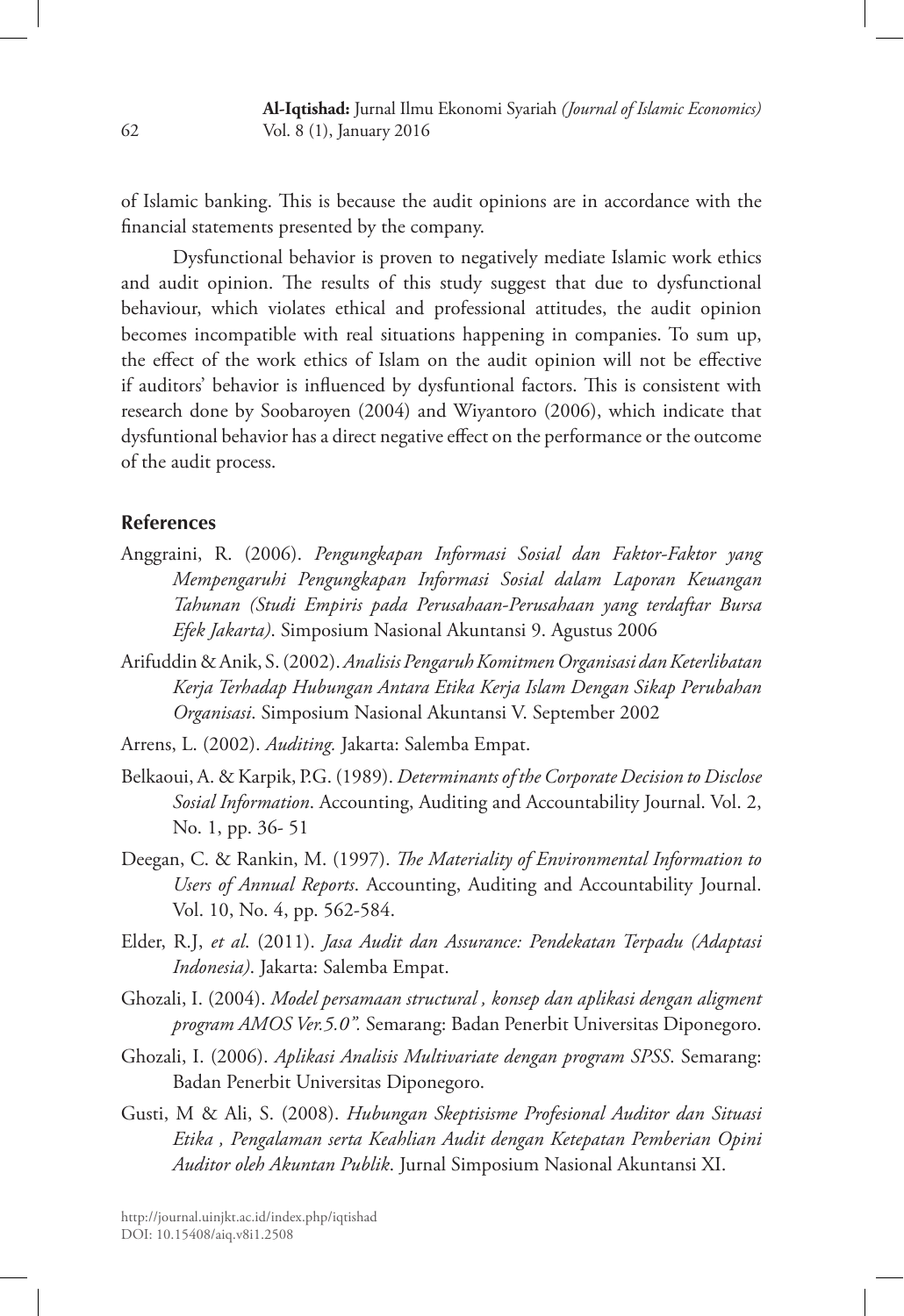- Herawati & Susanto. (2009). *Pengaruh Profesionalisme, Pengetahuan Mendeteksi Kekeliruan dan Etika Profesi terhadap Pertimbangan Tingkat Materialitas Akuntan Publik*. Jurnal Akuntansi dan Keuangan Vol.11 No. 1pp.13-20
- Ifada & Ja'far, M. (2005). *Pengaruh Sikap Profesionalisme Internal Auditorterhadap Peranan Internal Auditor dalam Pengungkapan Temuan Audit*.Jurnal Bisnis, Manajemen dan Ekonomi. Vol.7 No. 3 pp.13-24
- Institut Akuntan Publik Indonesia. (2011). *Standar Profesionel Akuntan Publik 31 Maret 2011*. Jakarta: Salemba Empat.
- Jaworski, B.J.& Young, S.M. (1992). *Dysfunctional Behavior and Management Control: An Empirical Study of Marketing Managers*. Accounting, Organizattion and Society 17 (1), pp. 17-35
- Kusuma, N.F. (2012). *Pengaruh Profesionalisme Auditor, Etika Profesi dan Pengalaman Auditor terhadap Pertimbangan Tingkat Materialitas.* (Unpublished Thesis). Yogyakarta: Universitas Negeri Yogyakarta.
- Muhammad. (2004). *Etika Bisnis Islami*. Yogyakarta: UPP AMP YKPN.
- Noveria. (2006). *Pengaruh Profesionalisme Auditor Internal terhadap WorkOutcome Audior Internal*. (Unpublished Thesis). Bandung: University of Padjajaran.
- Sukmawati, N.L.G, et.al. (2014). *Pengaruh etika profesi, kecerdasan intelektual, kecerdasan emosional dan kecerdasan spritual terhadap opini audit (Studi empiris pada Kantor Akuntan Publik Wilayah Bali*. e-Journal Universitas Pendidikan Ganesha Jurusan Akuntansi Program S1, Vol:2 No:1..http://e-journal.uajy. ac.id/view/types/thesis.html
- Suraida. (2005). *Uji Model Etika, Kompetensi, Pengalaman Audit dan Resiko Audit Terhadap Skeptisisme Profesional Auditor*. Jurnal Akuntansi*,* Vol. IX/02/Mei. pp.18-26
- Soobaroyen, T. (2006). *Management Control System and Dysfunctional Behavior: an Empirical Investigation*. Management accounting section meeting conference reviewers
- Wahyudi, P.D. (2014). *Hubungan etika profesi, keahlian, pengalaman dengan ketepatan waktu pemberian opini dalam audit laporan keuangan melalui pertimbangan materialitas dan skeptisme profesional auditor*. Jurnal Akuntansi Fakultas Ekonomi Riau Vol.1 No. 2. pp 1-15
- Wijayanti, G.L. (2012). *Peran Kecerdasan Emosional Dan Kecerdasan Spiritual Dalam Meningkatkan Kinerja Auditor*. Jurnal Ilmiah Mahasiswa Akuntansi Vol 1, No.2. Maret 2012, pp 38-42